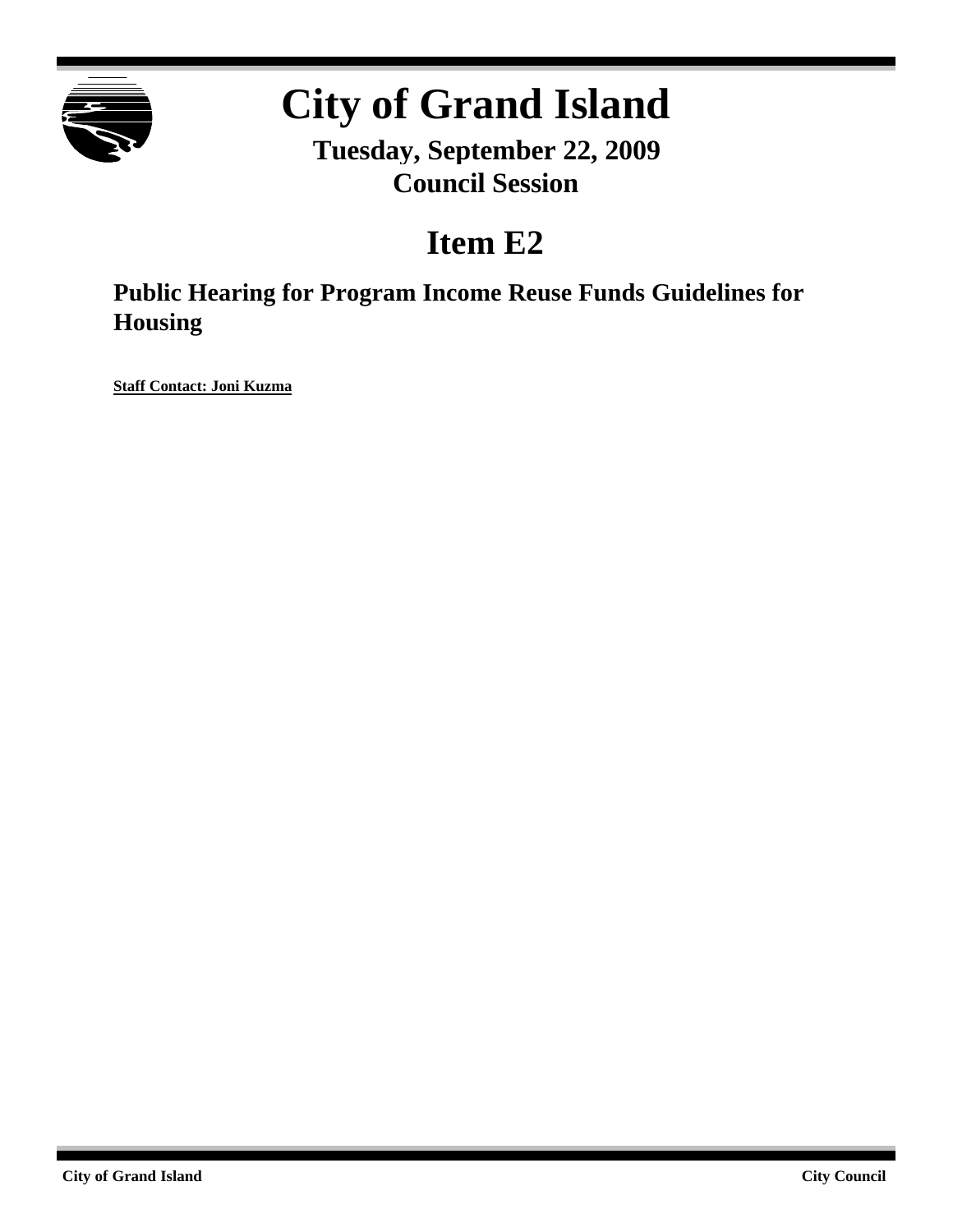# **Council Agenda Memo**

| From:           | Joni Kuzma, Community Development                             |
|-----------------|---------------------------------------------------------------|
| <b>Meeting:</b> | September 22, 2009                                            |
| Subject:        | Approving Program Income Reuse Plan Guidelines for<br>Housing |
| Item $#$ 's:    | $E-2 & G-5$                                                   |
| $Presenter(s):$ | Joni Kuzma, Community Development Administrator               |

#### **Background**

The Nebraska Department of Economic Development allows local governments to retain program income from the Housing Category on eligible Community Development Block Grant activities that rehabilitate or support housing. The current City of Grand Island Program Income Reuse Plan was adopted by Council on January 8, 1996. Since that time many of the Department of Economic Development reuse guidelines have been modified. The proposed Reuse Plan has been updated to reflect compliance with Department guidelines.

#### **Discussion**

Program Income Reuse Funds are administered by the Community Development Division for activities that rehabilitate or support housing located within Community Development Block Grant (CDBG) project area boundaries. Program Income generally means gross income received by the City through the repayment of housing rehabilitation loans, first-time homebuyer subsidy loans, sale of property, other miscellaneous receipts or from a sub-recipient of the City that was generated from the use of CDBG funds. Funds received from deferred payment/forgivable loans or grants are maintained in an interest bearing account. Reuse Funds may be expended only for projects that meet identified National Objective(s) primarily benefiting low-and-moderate income persons.

Community Development provides program and fiscal management of Reuse Funds, meets semi-annual reporting requirements of the Department of Economic Development, and incorporates changes made by the Department. A public hearing is required to amend the Reuse Plan. A public hearing notice was published in the Grand Island Independent on Saturday, September 12, 2009.